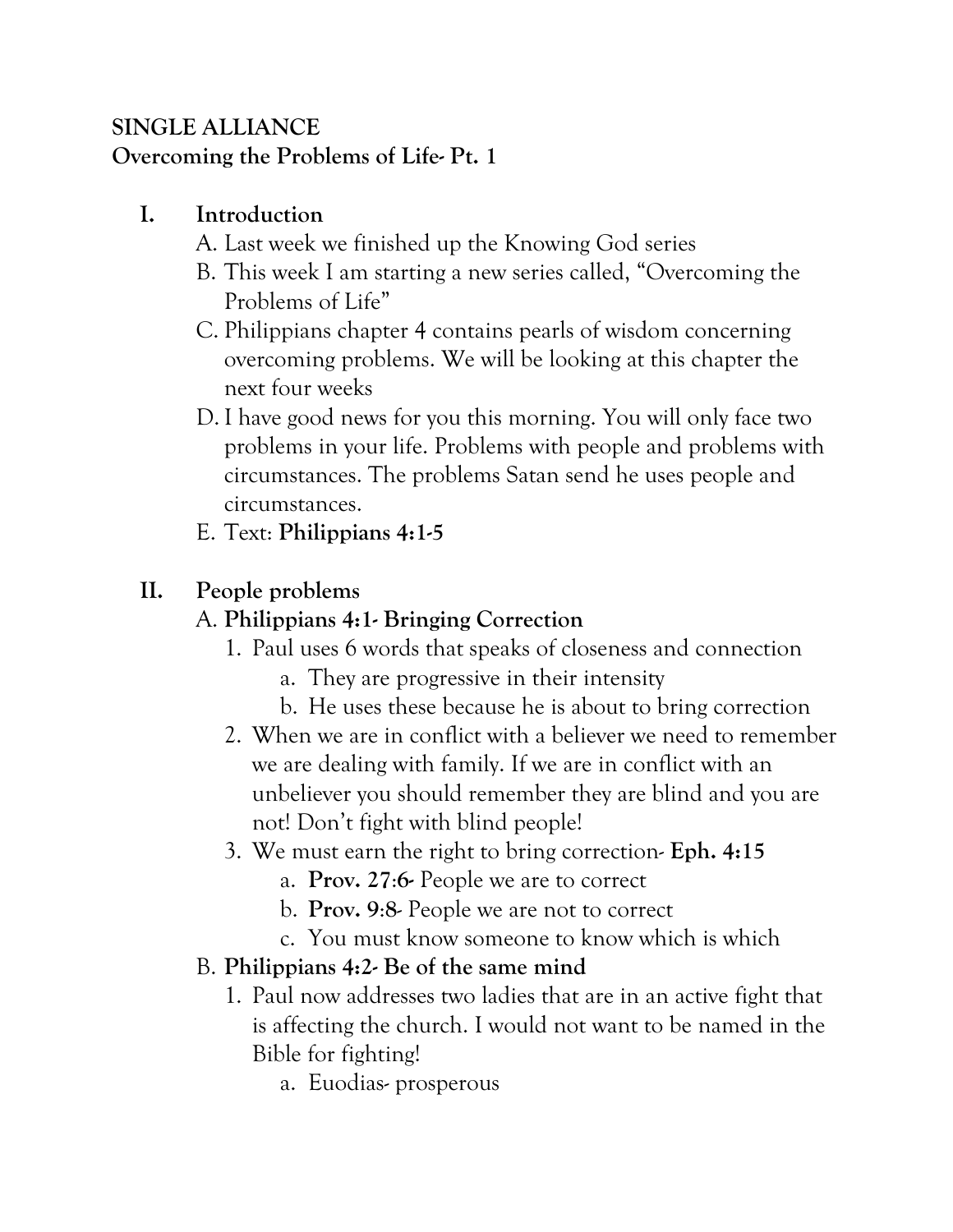- b. Syntyche- pleasant acquaintance
- c. These two ladies are in contention. They are acting like their names- "**You odious**!" and "**Soon Touchy**"
- 2. Paul beseeches them- He puts them in a time out!
- 3. He tells them to be of the **same mind**
	- a. How can we be of the same mind when we disagree? We need to get out of our mind and get into the mind of Christ!

#### **1 Cor. 2:16**

- b. The Word of God is the mind of Christ
	- 1. We need check our attitudes, thoughts, actions, and words at the door of the Word. If we each will do this we will come out with the same mind which will help us solve our differences! **This is key #1 in overcoming people problems**
	- 2. **Romans 12:18** As far as it lies in us, we are live in peace. Sometimes we need to just refuse to argue and let the person have their way. You can win the argument and lose in the end. You must know when and what battles to choose in life.

### C. **Philippians 4:3- Don't lose ground!**

- 1. One of Satan's tactics to throw us off is to get us into petty arguments with people. When we do that we act like children. If you ever watch children it is possible to get into an argument with them and act their age!
- 2. Both of these ladies had been greatly used by the Lord to help Paul and another future bishop of Rome- Clement. Now they have lowered themselves and are acting like spoiled children!
- 3. You have come too far and have risen to high to stoop to petty fighting and offence with others.
- D. **Philippians 4:4- Rejoice changes your nasty attitude!**
	- 1. **This is the #2 key to overcoming conflict with people**. Choosing to rejoice and praise God will remove your nasty